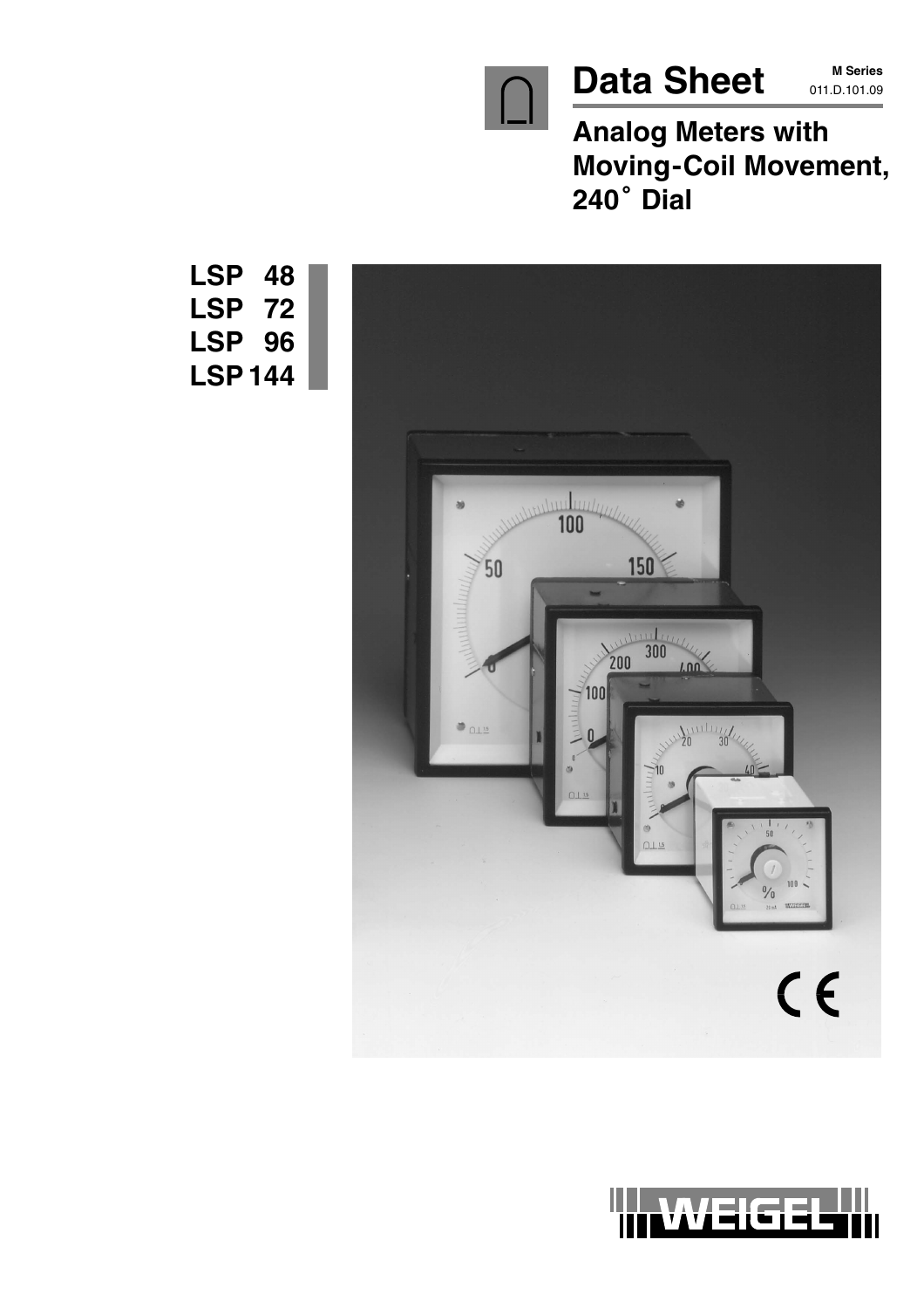## **Application**

The 240 degrees moving-coil panel meters **LSP 48/72/96/144** (M series) are used for the measurement of DC currents and voltages. These instruments are suitable to be mounted in switchboards, control panels, machine tool consoles and mosaic panels.

### **Movements**

Moving-coil movements with swivel coil, pivot suspended. Spring loaded jewel bearings for vibration and shock resistance.

## **Mechanical Data**

| case details                                                |                                    | square case suitable to be mounted<br>in control / switchgear panels, machine tool<br>consoles or mosaic panels, stackable |               |                   |
|-------------------------------------------------------------|------------------------------------|----------------------------------------------------------------------------------------------------------------------------|---------------|-------------------|
| material of case                                            |                                    | pressed steel (LSP 72/96/144)<br>thermoplastics, flame retardant (LSP 48)                                                  |               |                   |
| material of window                                          | glass <b>▶</b>                     |                                                                                                                            |               |                   |
| colour of bezel                                             |                                    | black (similar to RAL 9005) $\blacktriangleright$                                                                          |               |                   |
| position of use                                             | vertical $\pm 5^{\circ}$ $\bullet$ |                                                                                                                            |               |                   |
| panel fixing                                                | screw clamps                       |                                                                                                                            |               |                   |
| mounting                                                    |                                    | stackable next to each other                                                                                               |               |                   |
| panel thickness                                             | 1  15 mm                           |                                                                                                                            |               |                   |
| terminals <b>▶</b><br>voltmeters and<br>ammeters $\leq$ 3 A | wire clamps C6                     | hexagon studs, M3 screws and                                                                                               |               |                   |
| ammeters $>3$ A                                             | wire clamps C10                    | hexagon studs, M5 screws and                                                                                               |               |                   |
| ammeters $>30$ A                                            | wire clamps C10                    | hexagon studs, M6 screws and                                                                                               |               |                   |
| <b>dimensions</b> (in mm)                                   | <b>LSP 48</b>                      | <b>LSP 72</b>                                                                                                              | <b>LSP 96</b> | <b>LSP 144</b>    |
| hezel                                                       | 48<br>п                            | 72<br>п                                                                                                                    | 96<br>п       | 144<br>п          |
| case                                                        | 45<br>п                            | 66<br>п                                                                                                                    | 90<br>п       | 137<br>п          |
| depth                                                       | ≤ 66                               | $\leq 60$                                                                                                                  | $\leq 69$     | $\leq 70$         |
| panel cutout                                                |                                    | $\Box$ 45.2 <sup>+0.6</sup> $\Box$ 68.3 <sup>+0.4</sup>                                                                    | $□92^{+0.8}$  | 138 <sup>+1</sup> |
| weight approx.                                              | $0.2$ kg                           | $0.3$ kg                                                                                                                   | 0.4 kg        | 0.9 kg            |

## **Electrical Data**

| measuring unit                                                              | DC voltage or current                                                                                                                                                  |
|-----------------------------------------------------------------------------|------------------------------------------------------------------------------------------------------------------------------------------------------------------------|
| overload capacity (acc. to DIN EN 60 051 - 1)<br>continuously<br>$5 s$ max. | 1.2 times rated voltage / current<br>2 times rated voltage,<br>10 times rated current                                                                                  |
| measurement category CAT III                                                |                                                                                                                                                                        |
| operating voltage                                                           | refer to Measuring Ranges                                                                                                                                              |
| pollution level                                                             | 2                                                                                                                                                                      |
| enclosure code                                                              | IP 52 case front side $\bullet$<br>IP 00 for terminals without protection against<br>accidental contact<br>IP 20 for terminals protected against<br>accidental contact |

 $\blacklozenge$  also refer to "Options"

<sup>1</sup>) the resistance values are limited to a tolerance of  $\pm 20\%$   $\blacktriangleright$  <sup>2</sup>) not for LSP 48

## **Measuring Ranges**

#### **For mains use**

| <b>DC</b> current                                                                                         | internal resistance <sup>1</sup> )                                                                                                                | <b>DC</b> current<br>voltage drop<br>approx. 60 mV                                                                                                                                                                                                                    | DC voltage $\blacklozenge$                                                                        | sensitivity <sup>1</sup> )                                                                                                                                                                                                 |
|-----------------------------------------------------------------------------------------------------------|---------------------------------------------------------------------------------------------------------------------------------------------------|-----------------------------------------------------------------------------------------------------------------------------------------------------------------------------------------------------------------------------------------------------------------------|---------------------------------------------------------------------------------------------------|----------------------------------------------------------------------------------------------------------------------------------------------------------------------------------------------------------------------------|
| 100 μΑ<br>150 μA<br>$250 \mu A$<br>400 μΑ<br>600 µA<br>1 mA<br>$1.5 \text{ mA}$<br>2.5 mA<br>4 mA<br>5 mA | $6500 \Omega$<br>4900 $\Omega$<br>$2500 \Omega$<br>$2500 \Omega$<br>1700 Ω<br>$270 \Omega$<br>$225 \Omega$<br>135 $\Omega$<br>85 Ω<br>12 $\Omega$ | 6 mA<br>10 mA<br>15 mA<br>20 mA<br>25 mA<br>40 mA<br>60 mA<br>100 mA<br>150 mA<br>250 mA<br>400 mA<br>600 mA<br>1 A<br>1.5 A<br>2.5A<br>4 A $^{2}$ )<br>6 A $^{2}$ )<br>10 A $^{2}$ )<br>15 A <sup>2</sup> )<br>25 A $^{2}$ )<br>40 A <sup>2</sup> )<br>60 A $^{2}$ ) | 6 V<br>10 V<br>15 V<br>25 V<br>40 V<br>60 V<br>100 V<br>150 V<br>250 V<br>400 V<br>500 V<br>600 V | 1 $k\Omega/V$<br>1 k $\Omega$ /V<br>1 k $\Omega$ /V<br>1 k $\Omega$ /V<br>1 k $\Omega$ /V<br>1 k $\Omega$ /V<br>1 k $\Omega$ /V<br>1 k $\Omega$ /V<br>1 k $\Omega$ /V<br>1 $k\Omega/V$<br>1 $k\Omega/V$<br>1 k $\Omega$ /V |
|                                                                                                           | for use with external shunt                                                                                                                       |                                                                                                                                                                                                                                                                       |                                                                                                   |                                                                                                                                                                                                                            |

**for use with external shunt**

60 mV, 150 mV sensitivity<sup>1</sup>) 200  $\Omega$ /V a total lead resistance of 0.035  $\Omega$  is considered in the calibration of the indicator for connecting leads 1 m, 2 x 0.75 mm<sup>2</sup>  $\blacklozenge$ 

#### **Not for mains use**

| sensitivity <sup>1</sup> ) <sup>→</sup> |
|-----------------------------------------|
| $200 \Omega/V$<br>1 k $\Omega$ /V       |
|                                         |
|                                         |

4 ... 20 mA mechanically suppressed zero, without zero adjustment, voltage drop approx. 60 mV

0/4 ... 20 mA electrically suppressed zero, with zero adjustment, voltage drop approx. 900 mV

### **Operating Voltages**

**measuring ranges** operating voltage

| <b>DC current</b><br>100; 150; 250; 400; 600 μA<br>1; 1.5; 2.5; 4; 5; 6; 10; | LSP <sub>48</sub> | LSP 72        | <b>LSP 96</b> | <b>LSP 144</b> |
|------------------------------------------------------------------------------|-------------------|---------------|---------------|----------------|
| 15: 20: 25: 40: 60: 100:<br>150; 250; 400; 600 mA 150 V                      |                   | 150 V         | 150 V         | 150 V          |
| 1: 1.5: 2.5 A                                                                | 300 V             | 300 V         | 300 V         | 300 V          |
| 4: 6: 10: 15: 25:                                                            |                   |               |               |                |
| 40; 60 A $^{2}$ )                                                            |                   | 300 V         | 300 V         | 300 V          |
| for use on transducer                                                        |                   |               |               |                |
| $0/4$ 20 mA                                                                  | 150 V             | 150 V         | 150 V         | 150 V          |
| DC voltage                                                                   | LSP <sub>48</sub> | <b>LSP 72</b> | <b>LSP 96</b> | <b>LSP 144</b> |
| 60; 100; 150; 250;                                                           |                   |               |               |                |
| 400: 600 mV                                                                  | 150 V             | 300 V         | 300 V         | 150 V          |
| 1; 1.5; 2.5; 4; 6; 10; 15;                                                   |                   |               |               |                |
| 25: 40: 60: 100: 150 V                                                       | 150 V             | 150 V         | 150 V         | 150 V          |
| 250 V                                                                        | 300 V             | 300 V         | 300 V         | 300 V          |
| 400; 500; 600 V                                                              | 600 V             | 600 V         | 600 V         | 600 V          |
| for use with external shunt                                                  |                   |               |               |                |
| 60; 150 mV                                                                   | 300 V             | 300 V         | 300 V         | 300 V          |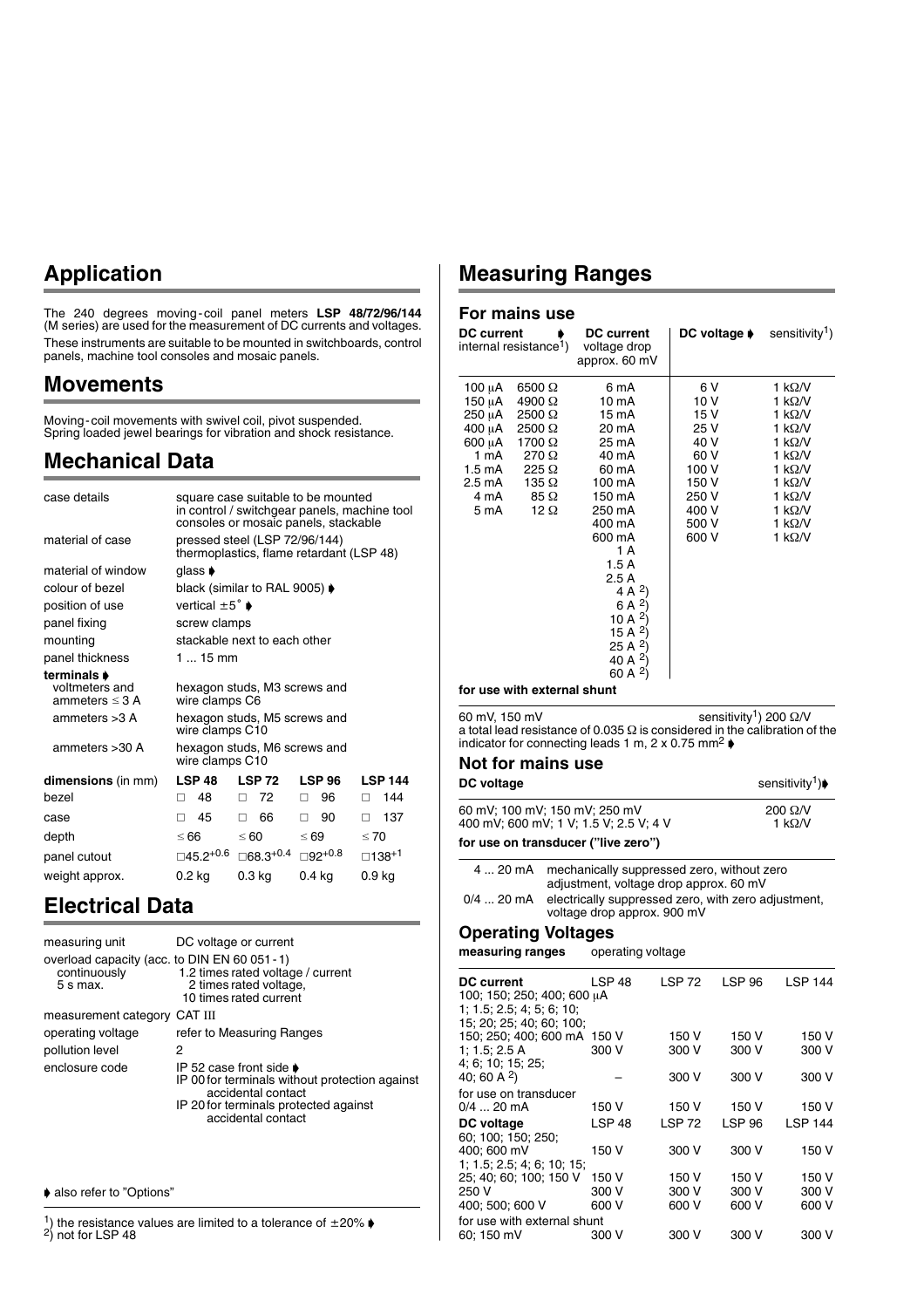

# Data Sheet M M Series

## **Analog Meters with Moving-Coil Movement,** Analog **M**<br>Moving-(<br>240° Dial

## **Scaling**

| dial                  | flat dial $\blacktriangleright$  |                                   |                  |                          |
|-----------------------|----------------------------------|-----------------------------------|------------------|--------------------------|
| pointer               | bold bar pointer $\blacklozenge$ |                                   |                  |                          |
| pointer deflection    | $0240^\circ$                     |                                   |                  |                          |
| scale characteristics | linear                           |                                   |                  |                          |
| scale division        | coarse-fine                      |                                   |                  |                          |
| scale length          | LSP 48<br>69 mm                  | <b>LSP 72</b><br>$106 \text{ mm}$ | LSP 96<br>147 mm | <b>LSP 144</b><br>224 mm |

## **Accuracy at Reference Conditions**

**reference conditions** ambient temperature position of use nominal position  $\pm 1^{\circ}$ input rated measuring value others DIN EN 60 051-1 **influences** ambient temperature 23°C±2K position of use nominal position  $\pm 5^{\circ}$ 

accuracy class 1.5 ♦ according to DIN EN 60 051 - 1

 $23^{\circ}$ C

stray magnetic field 0.5 mT **Environmental**

climatic suitability climatic class 2 acc. to VDE/VDI 3540, sh. 2 operating  $-25 ... +40^\circ$  $-25 ... +40^{\circ}C$ temperature range storage  $-25...+65^{\circ}$ C temperature range relative humidity  $\leq 75\%$  annual average, non–condensing<br>shock resistance 15 a. 11 ms  $\bullet$ shock resistance 15 g, 11 ms<br>vibration resistance 2.5 g, 5 ... 55 2.5 g, 5 ... 55 Hz  $\blacklozenge$ 

### **Rules and Standards**

| DIN 43718             | Measurement and control; front-frames and<br>frontpanels of measurement and control<br>equipment; principal dimensions   |
|-----------------------|--------------------------------------------------------------------------------------------------------------------------|
| DIN 43 802            | Line scales and pointers for indicating<br>electrical measuring instruments;<br>general requirements                     |
| DIN 16 257            | Nominal positions and position symbols used<br>for measuring instruments                                                 |
| DIN EN 60 051         | Direct acting indicating analogue electrical<br>measuring instruments and their accessories                              |
| $-1$                  | Part 1: Definitions and general requirements<br>common to all parts                                                      |
| $-2$                  | Part 2: Special requirements for ammeters<br>and voltmeters                                                              |
| -9                    | Part 9: Recommended test methods                                                                                         |
| DIN EN 60 529         | Enclosure codes by housings (IP-code)                                                                                    |
| DIN EN 61 010-1       | Safety requirements for electrical measuring,<br>control and laboratory equipment<br>Part 1: General requirements        |
| DIN FN 61 326-1       | Electrical equipment for measurement, con-<br>trol and laboratory use - EMC requirements<br>Part 1: General requirements |
| <b>DIN IEC 61 554</b> | Panel mounted equipment -<br>Electrical measuring instruments -<br>Dimensions for panel mounting                         |
| VDE/VDI 3540 sheet 2  | reliability of measuring and control<br>equipment (classification of climates)<br>(non-condensing)                       |

## **Options**

| measuring range<br>special measuring range deviating from standard |                                                                                                                                                      |  |  |
|--------------------------------------------------------------------|------------------------------------------------------------------------------------------------------------------------------------------------------|--|--|
| measuring range                                                    | adjustment potentiometer installed in                                                                                                                |  |  |
| adjustment                                                         | voltmeters, adjustment range approx.                                                                                                                 |  |  |
| 2 <sup>nd</sup> measuring range                                    | $\pm 10\%$ or $\pm 20$ 50%, ammeters on request<br>with 3 <sup>rd</sup> terminal for voltmeters                                                      |  |  |
|                                                                    | and ammeters up to 6 A,                                                                                                                              |  |  |
|                                                                    | 2 <sup>nd</sup> figuring and 1 or 2 scale divisions                                                                                                  |  |  |
| additional measuring ranges on request                             |                                                                                                                                                      |  |  |
| accuracy class                                                     | 1.0 with fine scale division (as far as possible)                                                                                                    |  |  |
| adjustment of<br>resistance                                        | to $\pm$ 1% at 23 $^{\circ}$ C                                                                                                                       |  |  |
|                                                                    | increased sensitivity to 2 k $\Omega$ /V, 5 k $\Omega$ /V or 10 k $\Omega$ /V for voltmeters $\geq 1$ V                                              |  |  |
| lead resistance                                                    | calibration of a total value > 0.035 $\Omega$                                                                                                        |  |  |
| case                                                               |                                                                                                                                                      |  |  |
| window                                                             | non-glaring glass                                                                                                                                    |  |  |
| colour of bezel                                                    | gray (similar to RAL 7037)                                                                                                                           |  |  |
| position of use                                                    | on request 15°165°                                                                                                                                   |  |  |
| performance                                                        |                                                                                                                                                      |  |  |
| increased mechanical<br>loads                                      | shock 30 g, 11 ms<br>vibration $\bar{5}$ g, 5  55 Hz                                                                                                 |  |  |
| climatic suitability                                               | limited use in the tropics                                                                                                                           |  |  |
| with operating                                                     | climatic class 3 acc. to VDE/VDI 3540, sheet 2                                                                                                       |  |  |
| temperature range                                                  | −10  +55°C                                                                                                                                           |  |  |
| marine application                                                 | non-certified or<br>type approval by "Germanischer Lloyd" (only for LSP 72/96/144),                                                                  |  |  |
|                                                                    | type approval by "Wheelmark/Steuerrad" (only for LSP 72/96/144)                                                                                      |  |  |
| enclosure code                                                     | IP 54 splash-water protected front                                                                                                                   |  |  |
| terminal protection against accidental contact                     | full–sized rear cover or protective sleeves SW6 / SW10                                                                                               |  |  |
| terminals                                                          | connector blades 6.3 x 0.8                                                                                                                           |  |  |
| pointer                                                            | bar / knife-edge pointer (in combination                                                                                                             |  |  |
|                                                                    | with fine scale division or flat dial)                                                                                                               |  |  |
| dial                                                               |                                                                                                                                                      |  |  |
| blank dial<br>scale division                                       | pencil-marked on initial and end values<br>$0100\%$                                                                                                  |  |  |
| and figuring                                                       | linear, full-scale values acc. to standardized                                                                                                       |  |  |
|                                                                    | series $(1 - 1.2 - 1.5 - 2 - 2.5 - 3 - 4 - 5 - 6)$                                                                                                   |  |  |
|                                                                    | -7.5 and their decimal multiples<br>e.g. 150 $\mathrm{m}^3$ /h) or deviating from standard;                                                          |  |  |
|                                                                    | special calibration from customer's                                                                                                                  |  |  |
|                                                                    | non-linear graph or chart;                                                                                                                           |  |  |
|                                                                    | scaling of voltmeters in ohms;<br>captions on request                                                                                                |  |  |
| platform dial                                                      |                                                                                                                                                      |  |  |
| 2 scale divisions                                                  | with figuring (for flat dial only)                                                                                                                   |  |  |
|                                                                    | dial black enamelled, scale division acc. to DIN, black on yellow or white<br>ring, pointer and figuring yellow or white, non-glaring glass included |  |  |
| additional lettering                                               | on request e.g. "generator"                                                                                                                          |  |  |
| additional figuring                                                | on request                                                                                                                                           |  |  |
| coloured marks                                                     | red, green or blue for important scale values                                                                                                        |  |  |
| coloured sector                                                    | red, green or blue within scale division                                                                                                             |  |  |
| logo on the dial                                                   | none or on request                                                                                                                                   |  |  |
| zero position                                                      | centre zero or off-set zero,<br>electrically suppressed zerof. voltmeters $\geq 6$ V                                                                 |  |  |
| expanded scale                                                     | expanded initial scale division by means of                                                                                                          |  |  |
| for LSP 72/96/144                                                  | electronic circuits up to approx. 5% of<br>full-scale value in centre of scale                                                                       |  |  |
| dial illumination                                                  | dial resp. sectors translucent                                                                                                                       |  |  |
| for LSP 72/96/144<br>for LSP 72                                    | 2 lamps 6V, 12V or 24V                                                                                                                               |  |  |
| for LSP 96/144                                                     | 1 pluggable LED 24 V DC / 0.4 W<br>2 pluggable LEDs 24 V DC / 0.4 W                                                                                  |  |  |
| on request                                                         | internal LED 24 V DC                                                                                                                                 |  |  |
|                                                                    | special dial illumination with light-carrier dial and dial-mask,<br>dial black enamelled, scale division, figuring and pointer yellow or white,      |  |  |
|                                                                    | illumination white or red, power supply 6 V, 12 V or 24 V                                                                                            |  |  |